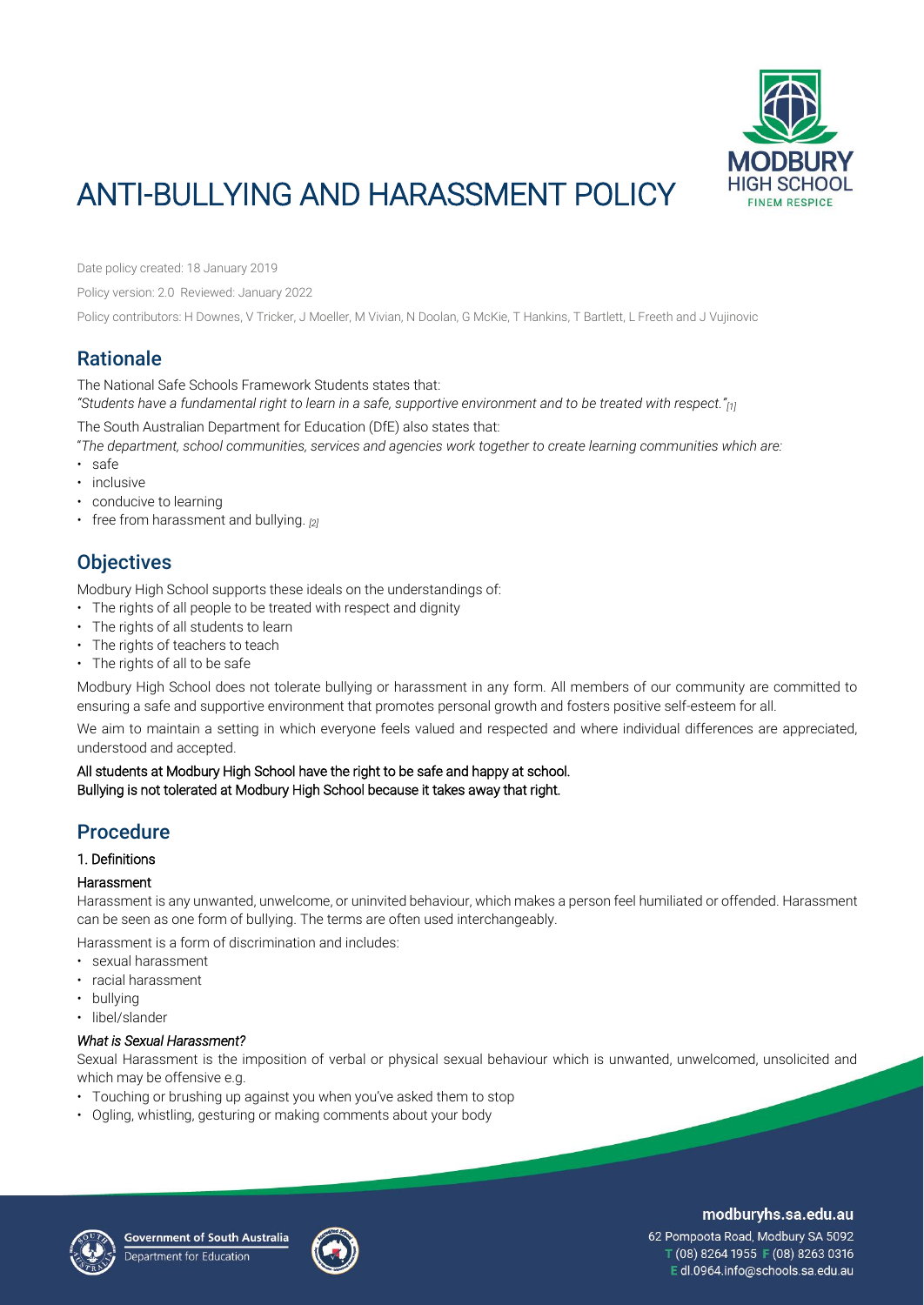

- Making jokes about your sexuality
- Pestering you to go out with him or her or asking you for sex when you have said "no".

#### *What is Racial Harassment?*

Racial Harassment is when you are treated in a way that makes you feel embarrassed, offended, afraid or upset because of your cultural background or physical appearance e.g.

- Making degrading comments, jokes, gestures about your culture or your background or physical appearance
- Making fun of your accent
- Threatening you, using violence, taking or damaging your property because of your race or cultural background.

### *What is Bullying?*

- 1. Bullying is a repeated, unjustifiable behaviour intended to cause fear, distress and/or harm to another.
- 2. Bullying is a form of habitual aggressive behaviour that is hurtful and deliberate.
- 3. Bullying is used by a more powerful person or group over a less powerful person who has difficulty stopping the situation.
- 4. Bullying incidents are unprovoked and can be physical, verbal, social or psychological in nature.

# *Types of Bullying:*

- 1. Physical being hit, kicked or pushed around, throwing objects, objects used as weapons e.g. pens.
- 2. Exclusion being ignored, left out on purpose, or not allowed to join in.
- 3. Deliberately or unfairly excluding someone.
- 4. Removing or hiding someone's belongings.
- 5. Lies or rumours lies or nasty stories are told about someone to make other students not like them.
- 6. Spreading gossip, lies or partaking in malicious rumours.
- 7. Threats verbal abuse about one's self or family members.
- 8. Threats being made afraid of getting hurt.
- 9. Making threatening motions body gestures, staring at someone, head or arm/hand gestures.
- 10. Verbal abuse and teasing being made fun of and teased in a mean and hurtful way. Insulting or abusive language, ridicule or name calling.
- 11. Standover tactics: older students being mean to younger students e.g.
	- Pushing them out of the canteen line
	- Taking away their space in the yard
	- Interfering with their activities
	- Encouraging them to break school rules for a dare
	- Asking for money at the canteen.

12. Cyberbullying - social media, message boards, web sites, video links, e-mails, SMS or any form of messaging.

Most bullying is covert, it takes place out of the sight of adults. It can include incidents away from the school premises, which are school related e.g. cyberbullying.

#### *What are Slander and Libel?*

Slander - the spreading of rumours about you or your family. Libel - writing or graffiti about you or any groups that you belong to.

# *Is all childhood conflict bullying?*

Some conflict between children is normal. Disagreements or misunderstandings are part of everyday life. Bullying differs from normal childhood conflict in three very important ways.

a. A power imbalance is present.

- b. Bullying behaviour is repeated towards the same individual/s.
- c. There is intent to harm which is unprovoked or unjustified.





# modburyhs.sa.edu.au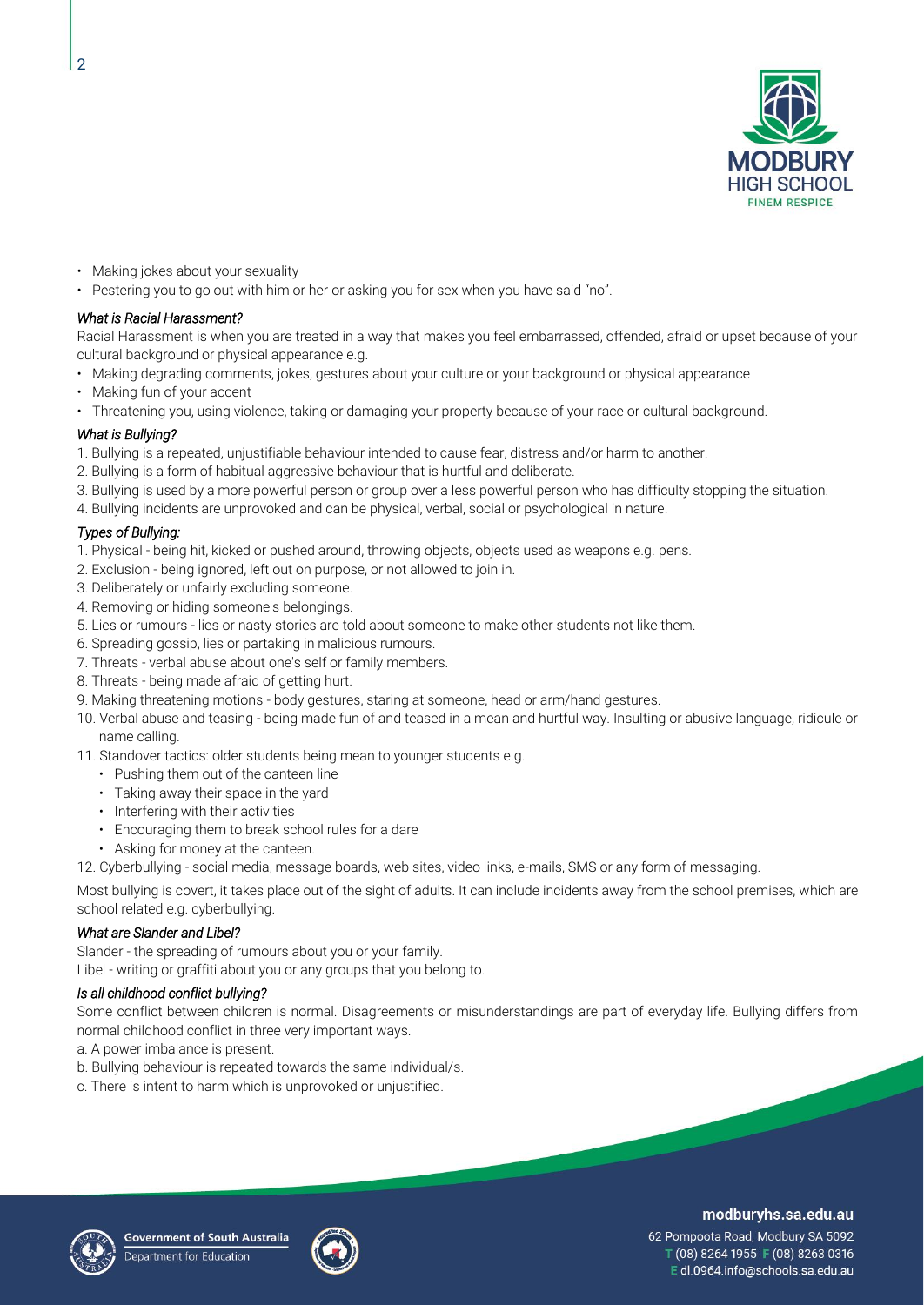

#### What can Bullying and Harassment cause?

- Poor study skills
- Loss of concentration
- Loss of confidence, self esteem
- Anger and frustration
- Absenteeism due to stress and unhappiness
- Poor grades that do not reflect actual ability.

# Possible Signs of Bullying

Students may:

- 1. Be unwilling to go to school
- 2. Be frightened of walking to or from school
- 3. Beg a parent to drive them to school
- 4. Begin doing poorly in their schoolwork
- 5. Come home regularly with books or clothes damaged
- 6. Become withdrawn, start stammering
- 7. Become distressed, stop eating
- 8. Cry themselves to sleep
- 9. Have nightmares and even call out "Leave me alone!"
- 10. Have unexplained bruises, cuts or scratches
- 11. Have their possessions go missing
- 12. Refuse to say what's wrong
- 13. Constantly complain of headaches, stomach aches and other persistent stress related ailments

#### 2. We use the following proactive strategies to prevent bullying at Modbury High School:

All students are informed/reminded of the Anti-Bullying and Harassment policy at the beginning of each year and this is frequently revisited throughout the year.

Students are encouraged to report behaviour that makes them feel uncomfortable or unsafe. Our Peer Support Students and School Captains are there to help support students who are finding it difficult to speak directly to staff to seek the help they need.

The counsellor run sessions at the start of each year with each year level on bullying and harassment. The following information is covered in these sessions:

#### 1) Knowledge

What bullying and harassment are. Why bullying must stop and the harm it can cause. Understanding who to go to for help and support dealing with bullying and harassment.

# 2) Attitude

Being unprejudiced, being co-operative and empathic. Resisting negative group pressure. Self- acceptance as an antidote to discouragement.

#### 3) Skills

Being assertive and not acting aggressively. Resolving difficulties constructively. Encouraging bystanders to be assertive and actively intervene in observed instances of bullying.





### modburyhs.sa.edu.au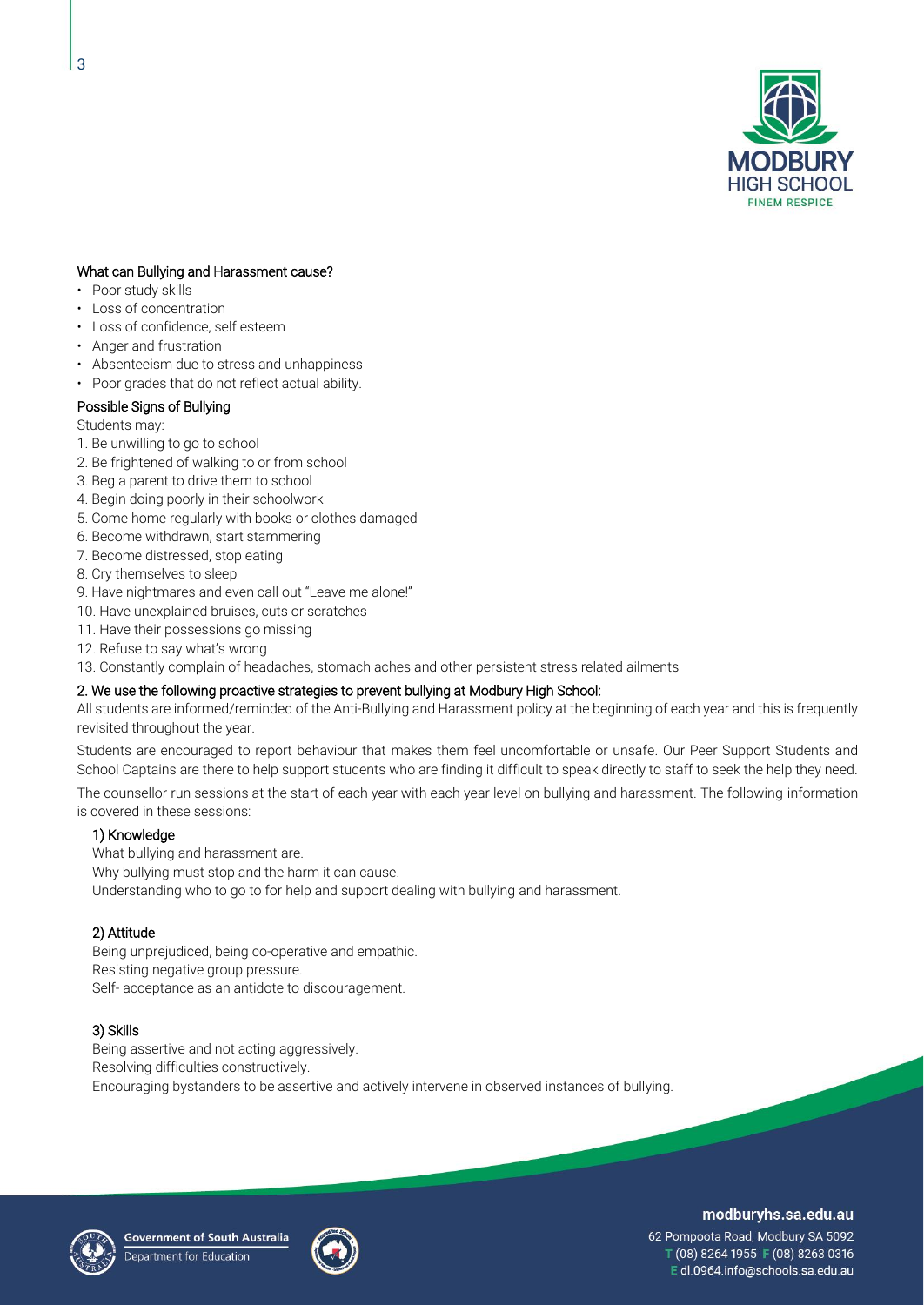

## 3. Consequences of Bullying or Harassment:

Modbury High School has an obligation to all students, and therefore staff *will* act on any harassment or bullying which affects the safety or well-being of students at this school, or the reputation of the school. *This includes both in and out of school incidents.* 

#### *Procedures to be followed if bullying is detected / suspected?*

In most cases the incident will be resolved through conciliation, i.e. through mediation, restorative justice practices, arbitration and discussing the situation so that the harasser is informed that the behaviour is inappropriate, why it is inappropriate and that there will be future consequences for continued harassment.

In severe situations the harasser will face suspension and/or exclusion.

#### *Procedures will include the following steps:*

- 1. Reporting.
- 2. Follow-up and investigation of allegations.
- 3. Assessment the severity of the situation, this can be judged based on a number of factors:
	- Duration of behaviour how long has the situation been going on for?
		- Frequency of behaviour is the student bullied every day or once every couple of weeks?
	- Type of bullying behaviour is the child being physical assaulted, teasing?
- 4. Mediation and Restorative Practices.
- 5. Formal / Informal process followed.
- 6. Consequences for persistent bullies and severe examples of bullying and harassment.
- 7. Support provided for victim(s).
- 8. Support provided to bullies to help them modify their behaviours and attitudes in future.

All parties will be interviewed separately (this includes perpetrator and victim of bullying behaviour as well as bystanders) and the incidents recorded by the teacher, Year Level Leader (YLL) or Senior Leader for the Year Level.

Records of the interviews will be taken and held by the YLL, summaries of the information, actions and consequences will be recorded on Daymap. Parents/Carers of all parties involved will be informed where consequences are applied. Information we receive is treated with confidentiality and anonymity will be retained where requested or required to support the students involved.

Logical consequences will be imposed on those students who have been found to be bullying others which could include, but is not limited to:

- loss of recess or lunchtime
- after school detention
- internal suspension
- suspension
- suspension pending exclusion (for extreme cases)

Victims are encouraged to seek support from staff if they are impacted by bullying and harassment and are finding it hard to deal with the impacts of it after the events. This support can be sought from a range of individuals such as their home group teacher, Student Counsellor, Year Level Leader and other students such as the Peer Support Students.

Any case of retaliation against a student for reporting bullying will be treated with the utmost severity e.g. suspension or exclusion from the school.





modburyhs.sa.edu.au